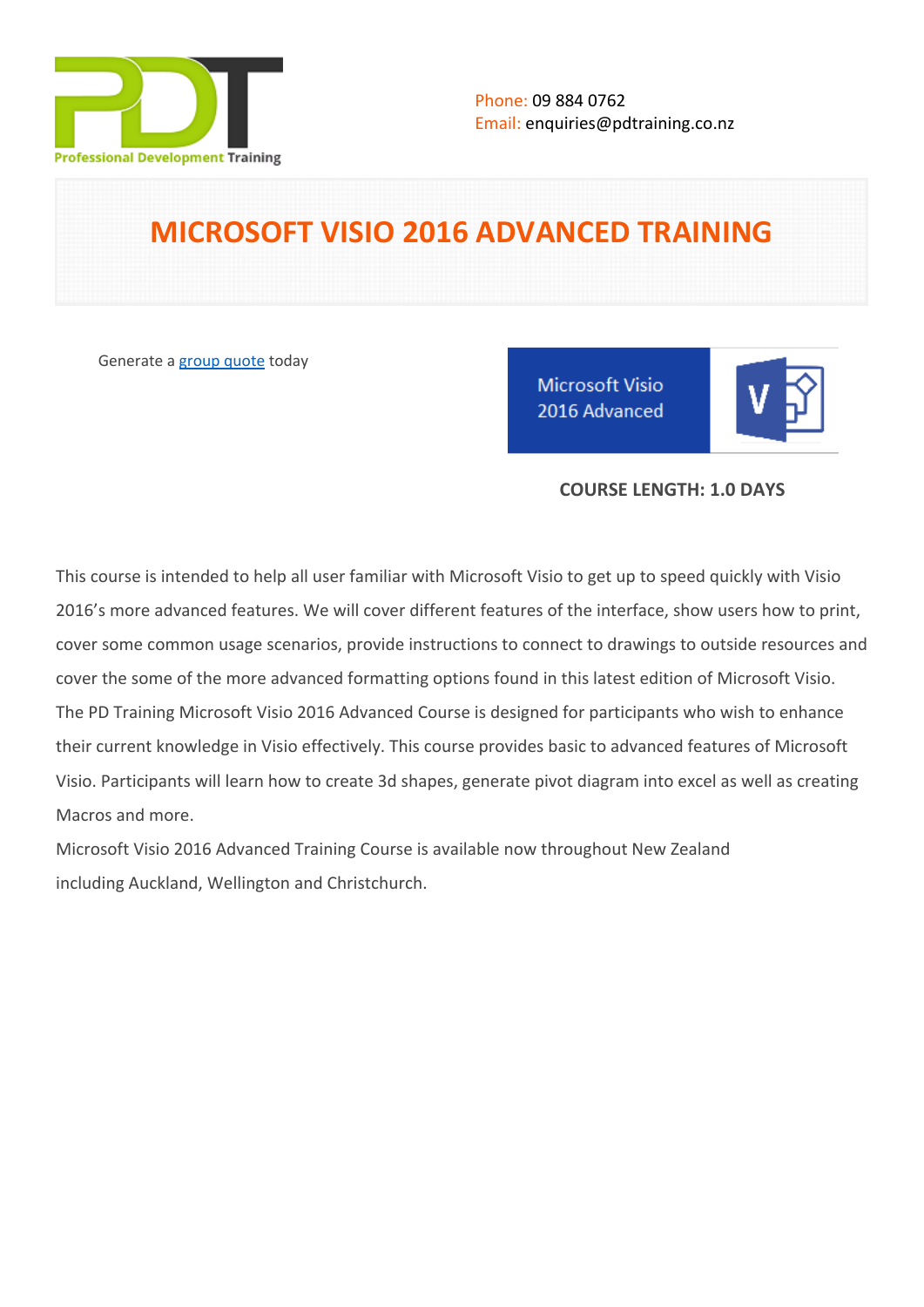## **MICROSOFT VISIO 2016 ADVANCED TRAINING COURSE OUTLINE**

#### **FOREWORD**

This course is broken up into five lessons. Each lesson focuses on several key topics, each of which is broken down into easy-to-follow concepts.

At the end of each topic, you will be given an activity to complete. At the end of each lesson, we will

summarise what has been covered and provide a few review questions for you to answer.

Supplemental learning for selected topics is provided in the form of Lesson Labs at the end of this book.

#### **OUTCOMES**

#### **After completing this course, participants will have learned to:**

- Create custom and 3d shapes
- Apply backgrounds, borders, and titles
- Custom stencils and templates
- Connect drawings to external data
- Leverage development tools
- Share drawings with others

#### **MODULES**

#### **Lesson 1: Enhancing the Look of Drawings**

- TOPIC A: Work with Shape Styles
	- o Quick Shapes
	- o Change Fill Styles
	- o Change Line Styles
	- o Apply Effects
	- o Activity 1-1
	- TOPIC B: Use 3D Shapes
		- o 2D vs. 3D Shapes
		- o 3D Templates
		- o 3D Stencils
		- o 3D Format
		- o 3D Rotation
		- o Activity 1-2
	- TOPIC C: Apply Backgrounds, Borders, and **Titles** 
		- o Add a Background to a Single Page
		- o Create a Master Background Page
		- o Apply a Master Background Page to Other Pages
		- o Edit a Master Background Page

# **Lesson 2: Creating Shapes, Stencils, and Templates**

- TOPIC A: Create Custom Stencils
	- o Creating a New Stencil
	- o Add Shapes to Stencils
	- o Remove Shapes from Stencils
	- o Save Stencils
	- o The Favorites Stencil
	- o Activity 2-1
- TOPIC B: Create Simple Custom Shapes
	- o What are Simple Custom Shapes?
	- o Vector vs. Raster Graphics
	- o Creating Simple Custom Shapes
	- o Activity 2-2
- TOPIC C: Create Master Shapes
	- o What are Master and Regular Shapes?
	- o Stencil States
	- o Master Shapes Commands
	- o Create a Master Shape from Scratch
	- o Activity 2-3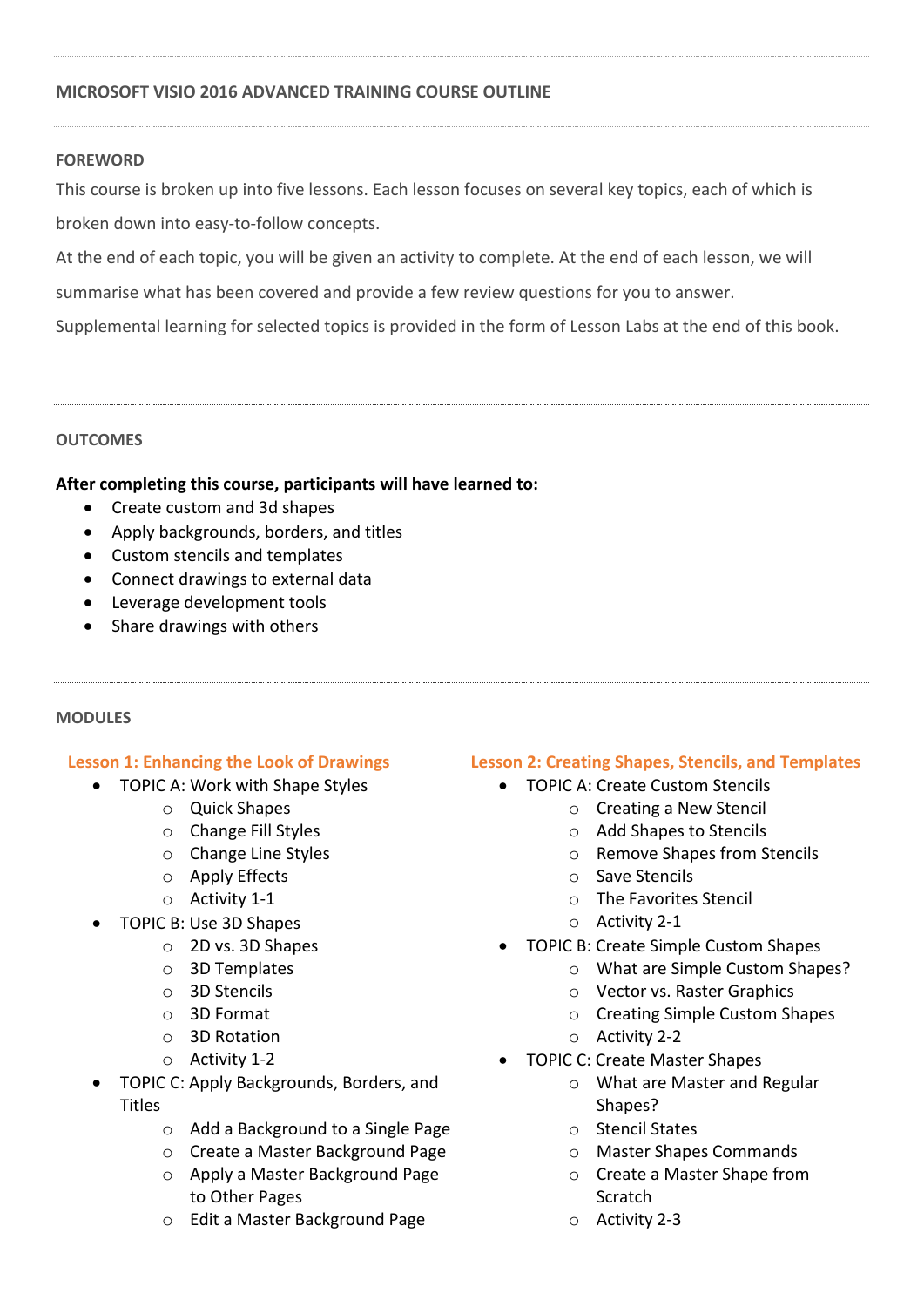- o Remove a Master Background Page
- o Activity 1-3

# TOPIC D: Create Custom Templates

- o What are Custom Templates?
- o When to Create a Custom Template
- o Create a New Template
- o Using a Custom Template
- o Activity 2-4

## **Lesson 3: Connecting Drawings to External Data**

- TOPIC A: Generate a Pivot Diagram from an Excel Spreadsheet
	- o What are PivotDiagrams?
	- o The Pivot Diagram Template
	- o The Data Selector Tool
	- o The PivotDiagram Tab
	- o The PivotDiagram Task Pane
	- o Create a PivotDiagram from an Excel Spreadsheet
	- o Activity 3-1
- TOPIC B: Create a Chart from a Project File
	- o Microsoft Project1
	- o Gantt Charts
	- o Use the Gantt Chart Template
	- o Gantt Chart Options
	- o The Import Project Data Wizard
	- o About the Gantt Chart Tab
	- o Create a Gantt Chart from a Project File
	- o Activity 3-2
- TOPIC C: Create a Timeline from a Project File
	- o What are Microsoft Project Timelines?
	- o Using the Timeline Template
	- o About the Timeline Tab
	- o Using the Import Timeline Wizard
	- o Activity 3-3
- TOPIC D: Connect to an Access Database
	- o What is Microsoft Access?
	- o The Data Tab
	- o Automatically Linking Excel Data
	- o The Shape Data Window
	- o The External Data Window
	- o Change Legend Options

#### **Lesson 5: Sharing Drawings**

- TOPIC A: Save and Share Drawings with OneDrive
	- o What is Microsoft OneDrive?
	- o Share Drawings with OneDrive
- **Lesson 4: Leveraging Development Tools**
	- TOPIC A: Create Macros
		- o The Developer Tab
			- o What are Macros?
			- o Macro Security
			- o The Record Macro Dialog Box
			- o Macros and Visio File Formats
		- o How to Create Macros
		- o Activity 4-1
	- TOPIC B: Modify ShapeSheets
		- o What are ShapeSheets?
		- o Types of ShapeSheets
		- o The ShapeSheet Tools Design Tab
		- o Work with ShapeSheets
		- o Activity 4-2
	- TOPIC C: Use Advanced Shape Tools
		- o Drawing Tools
		- o Shape Operations
		- o Shape Names
		- o Shape Behaviors
		- o Shape Protection
		- o Activity 4-3

 **:**